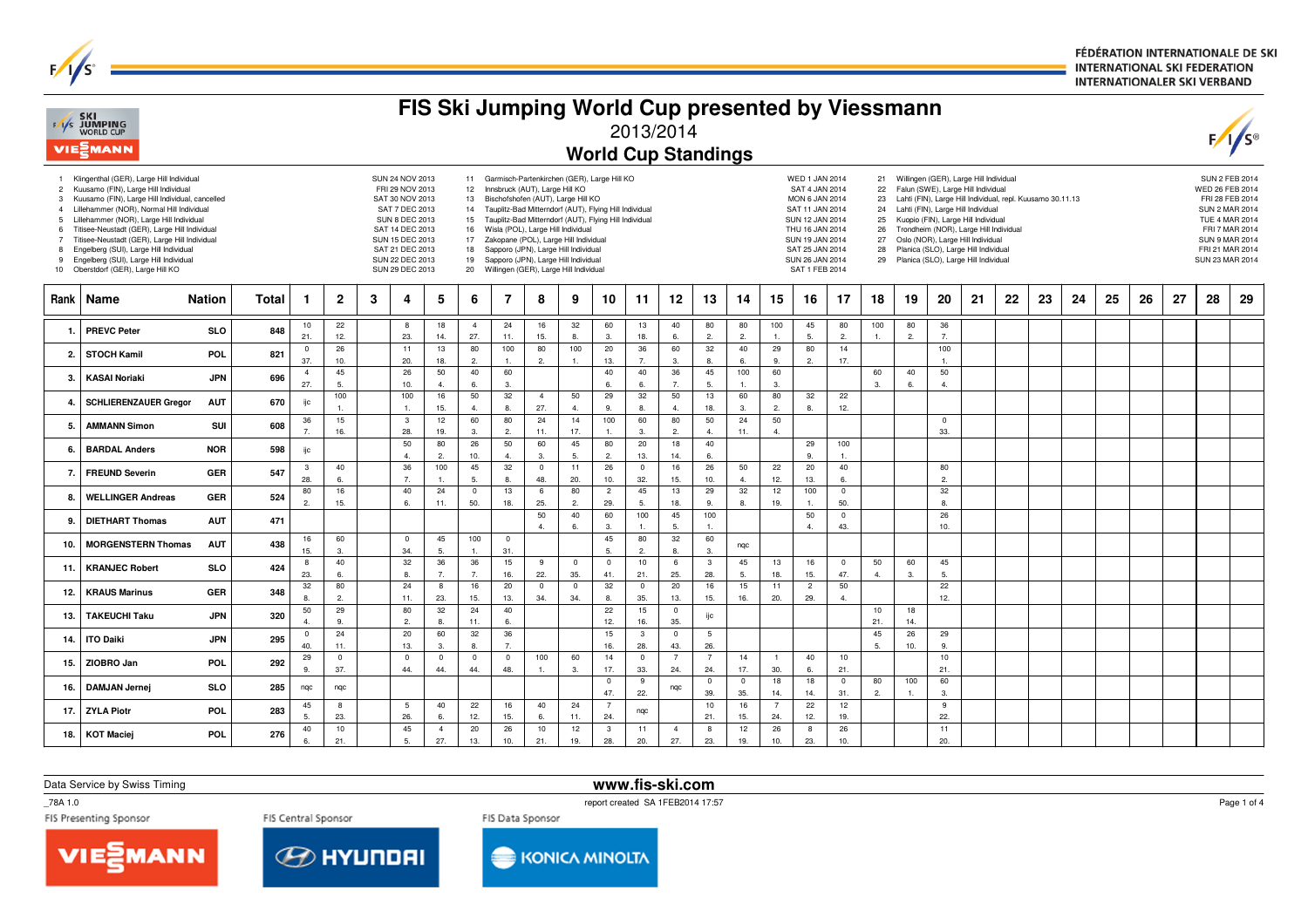

## **FIS Ski Jumping World Cup presented by Viessmann**



2013/2014

**World Cup Standings**

| Rank | Name                         | <b>Nation</b> | Total | $\mathbf{1}$          | $\overline{2}$        | 3 | 4                              | 5                     | 6                     | 7                     | 8                     | 9                              | 10                             | 11                    | 12                    | 13                    | 14                             | 15                    | 16                     | 17                    | 18                    | 19                    | 20                    | 21 | 22 | 23 | 24 | 25 | 26 | 27 | 28 | 29 |
|------|------------------------------|---------------|-------|-----------------------|-----------------------|---|--------------------------------|-----------------------|-----------------------|-----------------------|-----------------------|--------------------------------|--------------------------------|-----------------------|-----------------------|-----------------------|--------------------------------|-----------------------|------------------------|-----------------------|-----------------------|-----------------------|-----------------------|----|----|----|----|----|----|----|----|----|
| 19.  | <b>FREITAG Richard</b>       | GER           | 270   |                       |                       |   | 60<br>3.                       | 15<br>16.             | 29<br>9.              | 24<br>11.             |                       |                                | $\overline{0}$<br>33.          | 29<br>9.              | 24<br>11.             | $\overline{c}$<br>29. | nqc                            |                       | 12<br>19.              | 60<br>3.              |                       |                       | 15<br>16.             |    |    |    |    |    |    |    |    |    |
| 20.  | <b>TEPES Jurij</b>           | <b>SLO</b>    | 259   | 60<br>$\mathbf{3}$    | 14<br>17.             |   | $\pmb{0}$<br>43.               | 22<br>12.             | 18<br>14.             | $\overline{7}$<br>24. | $\overline{2}$<br>29. | nqc                            | 12<br>19.                      | $\overline{0}$<br>37. | nqc                   | $\overline{4}$<br>27. | 36<br>7.                       | 36<br>7.              | $\mathbf 0$<br>47.     | 6<br>25.              | $\overline{c}$<br>29. | $\overline{0}$<br>31. | 40<br>6.              |    |    |    |    |    |    |    |    |    |
| 21.  | <b>MATURA Jan</b>            | CZE           | 247   | $\overline{0}$<br>32. | $\mathbf 0$<br>33.    |   | nqc                            | nqc                   | $\mathbf{0}$<br>33.   | 5<br>26.              | $\overline{0}$<br>37. | 9<br>22.                       | $\mathbf 0$<br>39.             | 24<br>11.             | 9<br>22.              | 22<br>12.             | 20<br>13.                      | 40<br>6.              | 26<br>10.              | 11<br>20.             | 32<br>8.              | 36<br>7.              | 13<br>18.             |    |    |    |    |    |    |    |    |    |
| 22.  | <b>NEUMAYER Michael</b>      | GER           | 245   | $\overline{1}$<br>30. | 12<br>19.             |   | 14<br>17.                      | 6<br>25.              | 15<br>16.             | 20<br>13.             | $\overline{0}$<br>32. | 8<br>23.                       | 24<br>11.                      | 12<br>19.             | $\overline{2}$<br>29. | 14<br>17.             | $\overline{\mathbf{3}}$<br>28. | 8<br>23.              | 6<br>25.               | nqc                   | 32<br>8.              | 50<br>4.              | 18<br>14.             |    |    |    |    |    |    |    |    |    |
| 23.  | <b>FANNEMEL Anders</b>       | <b>NOR</b>    | 228   | $\overline{c}$<br>29. | nqc                   |   | ngc                            | 14<br>17.             | $\mathbf{0}$<br>31.   | $^{\circ}$<br>41.     | 26<br>10.             | 36<br>7.                       | nqc                            | 50<br>$\overline{4}$  | $\overline{0}$<br>36. | 36<br>7.              | 11<br>20.                      | 45<br>5.              | $5\phantom{.0}$<br>26. | $\mathbf{3}$<br>28.   |                       |                       |                       |    |    |    |    |    |    |    |    |    |
| 24.  | <b>HAYBOECK Michael</b>      | <b>AUT</b>    | 218   |                       |                       |   |                                |                       |                       |                       |                       |                                | 36<br>$\overline{7}$           | $\overline{7}$<br>24. | $\mathsf 0$<br>34.    | 18<br>14.             | 26<br>10.                      | 15<br>16.             | 60<br>3.               | 36<br>7.              |                       |                       | 20<br>13.             |    |    |    |    |    |    |    |    |    |
| 25.  | <b>KOFLER Andreas</b>        | <b>AUT</b>    | 208   | $\overline{0}$<br>45. | nqc                   |   | 22<br>12.                      | $\overline{0}$<br>33. | nqc                   | $\mathbf 0$<br>38.    | 18<br>14.             | 18<br>14.                      | 13<br>18.                      | 22<br>12.             | $\mathbf 0$<br>40.    | $\mathbf 0$<br>45.    |                                |                       | $\mathbf 0$<br>35.     | 26<br>10.             | 40<br>6.              | 45<br>5.              | $\overline{4}$<br>27. |    |    |    |    |    |    |    |    |    |
| 26.  | <b>KOIVURANTA Anssi</b>      | <b>FIN</b>    | 207   |                       | $\mathbf 0$<br>38.    |   |                                |                       |                       |                       |                       |                                | $\mathbf 0$<br>38.             | 26<br>10.             | 100                   | 12<br>19.             |                                |                       | 26<br>10.              | 29<br>9.              |                       |                       | 14<br>17.             |    |    |    |    |    |    |    |    |    |
| 27.  | <b>LOITZL Wolfgang</b>       | <b>AUT</b>    | 203   | 13<br>18.             | $\mathbf 0$<br>31.    |   | 6<br>25.                       | $\overline{0}$<br>39. | 13<br>18.             | 6<br>25.              | 32<br>8.              | 29<br>9.                       | 9<br>22.                       | 6<br>25.              | $\overline{0}$<br>50. | 20<br>13.             | 20<br>13.                      | 24<br>11.             | $\overline{1}$<br>30.  | 15<br>16.             | $\mathbf 0$<br>37.    | 9<br>22.              |                       |    |    |    |    |    |    |    |    |    |
| 28.  | <b>KRAFT Stefan</b>          | <b>AUT</b>    | 194   | 18<br>14.             | nqc                   |   | 9<br>22.                       | 6<br>25.              | 6<br>25.              | 12<br>19.             | 22<br>12.             | 20<br>13.                      | $\overline{\mathbf{0}}$<br>50. | $\overline{1}$<br>30. | 22<br>12.             | 11<br>20.             | $\overline{0}$<br>33.          | 10<br>21.             | 10<br>21.              | 9<br>22.              | $\overline{7}$<br>24. | 15<br>16.             | 16<br>15.             |    |    |    |    |    |    |    |    |    |
| 29.  | <b>AHONEN Janne</b>          | FIN           | 162   | 15<br>16.             | $\mathbf 0$<br>31.    |   | 20<br>13.                      | 29<br>9.              | 10<br>21.             | 45<br>5.              | 8<br>23.              | $\overline{c}$<br>29.          | 6<br>25.                       | 18<br>14.             | 8<br>23.              | $\mathbf 0$<br>38.    |                                |                       |                        |                       |                       |                       | $\overline{1}$<br>30. |    |    |    |    |    |    |    |    |    |
| 30.  | <b>VELTA Rune</b>            | <b>NOR</b>    | 160   | nqc                   | 50<br>$\mathbf{4}$    |   | 29<br>9.                       | $\overline{0}$<br>38. | $\mathbf{3}$<br>28.   | $\overline{0}$<br>33. | $\overline{0}$<br>31. | nqc                            | nqc                            | 8<br>23.              | $\mathbf 0$<br>31.    | $\mathbf 0$<br>36.    | 5<br>26.                       | 20<br>13.             | 36<br>7.               | 9<br>22.              |                       |                       |                       |    |    |    |    |    |    |    |    |    |
| 31.  | <b>BIEGUN Krzysztof</b>      | POL           | 144   | 100<br>$\overline{1}$ | 13<br>18.             |   | $\overline{0}$<br>32.          | $\overline{0}$<br>36. |                       |                       |                       |                                | $\overline{4}$<br>27.          | $\overline{0}$<br>31. | nqc                   |                       |                                |                       | 11<br>20.              | 16<br>15.             |                       |                       |                       |    |    |    |    |    |    |    |    |    |
| 32.  | <b>WANK Andreas</b>          | <b>GER</b>    | 135   | $\overline{0}$<br>31. | $\mathbf{0}$<br>42.   |   | 12<br>19.                      | 8<br>23.              | 8<br>23.              | 11<br>20.             | 20<br>13.             | 26<br>10.                      | 16<br>15.                      | 16<br>15.             | $\overline{0}$<br>33. | $\mathbf 0$<br>49.    | 6<br>25.                       | $\overline{0}$<br>31. | $\overline{4}$<br>27.  | $\overline{0}$<br>37. |                       |                       | 8<br>23.              |    |    |    |    |    |    |    |    |    |
| 33.  | <b>MURANKA Klemens</b>       | <b>POL</b>    | 130   |                       |                       |   |                                |                       | $\overline{7}$<br>24. | $\overline{0}$<br>39. | 36<br>7.              | $\overline{7}$<br>24.          | 18<br>14.                      | 14<br>17.             | 11<br>20.             | $\mathbf 0$<br>37.    | ijс                            | $\overline{4}$<br>27. | 13<br>18.              | 20<br>13.             |                       |                       |                       |    |    |    |    |    |    |    |    |    |
| 34.  | <b>JANDA Jakub</b>           | CZE           | 128   | 22<br>12.             | $\overline{0}$<br>44. |   | $\pmb{0}$<br>35.               | 10<br>21.             | $\mathbf{0}$<br>48.   | $\overline{2}$<br>29. | 45<br>5.              | 16<br>15.                      | nqc                            | $\overline{0}$<br>38. | nqc                   | $\overline{1}$<br>30. | $\overline{\mathbf{0}}$<br>39. | 14<br>17.             | $\mathbf{0}$<br>48.    | 18<br>14.             |                       |                       | $\mathbf 0$<br>31.    |    |    |    |    |    |    |    |    |    |
| 35.  | <b>GEIGER Karl</b>           | GER           | 95    | $\,6\,$<br>25.        | 18<br>14.             |   | 16<br>15.                      | $\mathbf 0$<br>46.    | $\overline{2}$<br>29. | 8<br>23.              | $\mathbf{3}$<br>28.   | $\mathbf 0$<br>32.             | nqc                            | $\mathbf 0$<br>47.    | $\mathbf 0$<br>32.    | $\mathbf 0$<br>34.    |                                |                       |                        |                       | 20<br>13.             | 22<br>12.             |                       |    |    |    |    |    |    |    |    |    |
| 36.  | <b>NAGLIC Tomaz</b>          | <b>SLO</b>    | 92    | nqc                   | $\mathbf 0$<br>36.    |   | $\mathbf 0$<br>41.             | $\overline{0}$<br>37. | $\mathbf 0$<br>42.    | $\mathbf 0$<br>45.    | 5<br>26.              | $5\phantom{.0}$<br>26.         | $\mathbf 0$<br>45.             | $\overline{0}$<br>44. | 14<br>17.             | nqc                   | $\overline{1}$<br>30.          | $\overline{0}$<br>40. | $\mathbf 0$<br>39.     | 32<br>8.              | 22<br>12.             | 13<br>18.             | $\mathbf 0$<br>35.    |    |    |    |    |    |    |    |    |    |
| 37.  | <b>POPPINGER Manuel</b>      | <b>AUT</b>    | 91    |                       |                       |   |                                |                       |                       |                       |                       |                                |                                |                       | nqc                   | $\overline{0}$<br>33. | 22<br>12.                      | 32<br>8.              | 9<br>22.               | $\overline{4}$<br>27. | 8<br>23.              | 10<br>21.             | 6<br>25.              |    |    |    |    |    |    |    |    |    |
| 37.  | <b>DESCHWANDEN Gregor</b>    | SUI           | 91    | 26<br>10.             | $\mathbf 0$<br>35.    |   | $\overline{\mathbf{0}}$<br>31. | $\overline{0}$<br>40. | 5<br>26.              | 10<br>21.             | 13<br>18.             | $\overline{4}$<br>27.          | $\overline{0}$<br>35.          | $\overline{0}$<br>34. | 12<br>19.             | $\mathbf 0$<br>32.    | $\overline{2}$<br>29.          | 5<br>26.              |                        |                       | $\mathbf 0$<br>43.    | 14<br>17.             | $\mathbf 0$<br>32.    |    |    |    |    |    |    |    |    |    |
| 39.  | <b>EISENBICHLER Markus</b>   | GER           | 88    |                       |                       |   |                                |                       |                       |                       |                       |                                | ngc                            | $\overline{0}$<br>45. |                       |                       |                                |                       |                        |                       | 32<br>8.              | 32<br>8.              | 24<br>11.             |    |    |    |    |    |    |    |    |    |
| 40.  | <b>VASSILIEV Dimitry</b>     | <b>RUS</b>    | 83    | 13<br>18.             | 32<br>8.              |   | nqc                            | 26<br>10.             | 11<br>20.             | $\overline{1}$<br>30. |                       |                                | nqc                            | nqc                   |                       | nqc                   |                                |                       |                        |                       |                       |                       | nqc                   |    |    |    |    |    |    |    |    |    |
| 40.  | <b>INGVALDSEN Ole Marius</b> | <b>NOR</b>    | 83    | 20<br>13.             | nqc                   |   | 10<br>21.                      | 9<br>22.              | $\mathbf{0}$<br>36.   | $\mathbf{0}$<br>37.   | 29<br>9.              | $\overline{\mathbf{3}}$<br>28. | $\overline{0}$<br>32.          | nqc                   | nqc                   | $\overline{0}$<br>47. | $\overline{\mathbf{0}}$<br>36. | $\overline{0}$<br>34. |                        |                       | $\overline{0}$<br>44. | $\overline{0}$<br>37. | 12<br>19.             |    |    |    |    |    |    |    |    |    |
| 42.  | <b>HVALA Jaka</b>            | <b>SLO</b>    | 79    | $\overline{0}$<br>47. | $\overline{4}$<br>27. |   | $\overline{c}$<br>29.          | $\overline{0}$<br>32. | 12<br>19.             | $\overline{0}$<br>34. | 11<br>20.             | 22<br>12.                      | $\overline{\mathbf{0}}$<br>31. | $\overline{2}$<br>29. | 3<br>28.<br>$10$      | 9<br>22.              | $\overline{7}$<br>24.          | 6<br>25.              | $\mathbf{0}$<br>50.    | $\overline{1}$<br>30. |                       |                       | $\mathbf 0$<br>39.    |    |    |    |    |    |    |    |    |    |
| 43.  | <b>FETTNER Manuel</b>        | <b>AUT</b>    | 72    | 24<br>11.             | 6<br>25.              |   | ngc                            | $\mathbf{3}$<br>28.   | $\mathbf{0}$<br>37.   | $\overline{0}$<br>32. |                       |                                |                                |                       | 21.                   | $\overline{0}$<br>31. |                                |                       |                        |                       | 18<br>14.             | 11<br>20.             | $\mathbf 0$<br>42.    |    |    |    |    |    |    |    |    |    |
| 44.  | <b>WATASE Yuta</b>           | <b>JPN</b>    | 68    | 14<br>17.             | $\overline{0}$<br>34. |   | $\overline{7}$<br>24.          | $\overline{2}$<br>29. | $\mathbf{0}$<br>49.   | 0<br>35.              |                       |                                | $\mathbf 0$<br>34.             | $\overline{0}$<br>41. | $\overline{0}$<br>40. | nqc                   | - 8<br>23.                     | nqc                   |                        |                       | 14<br>17.             | 20<br>13.             | $\mathbf{3}$<br>28.   |    |    |    |    |    |    |    |    |    |

Data Service by Swiss Timing

**www.fis-ski.com**

\_78A 1.0

report created SA 1FEB2014 17:57





**KONICA MINOLTA** 

Page 2 of 4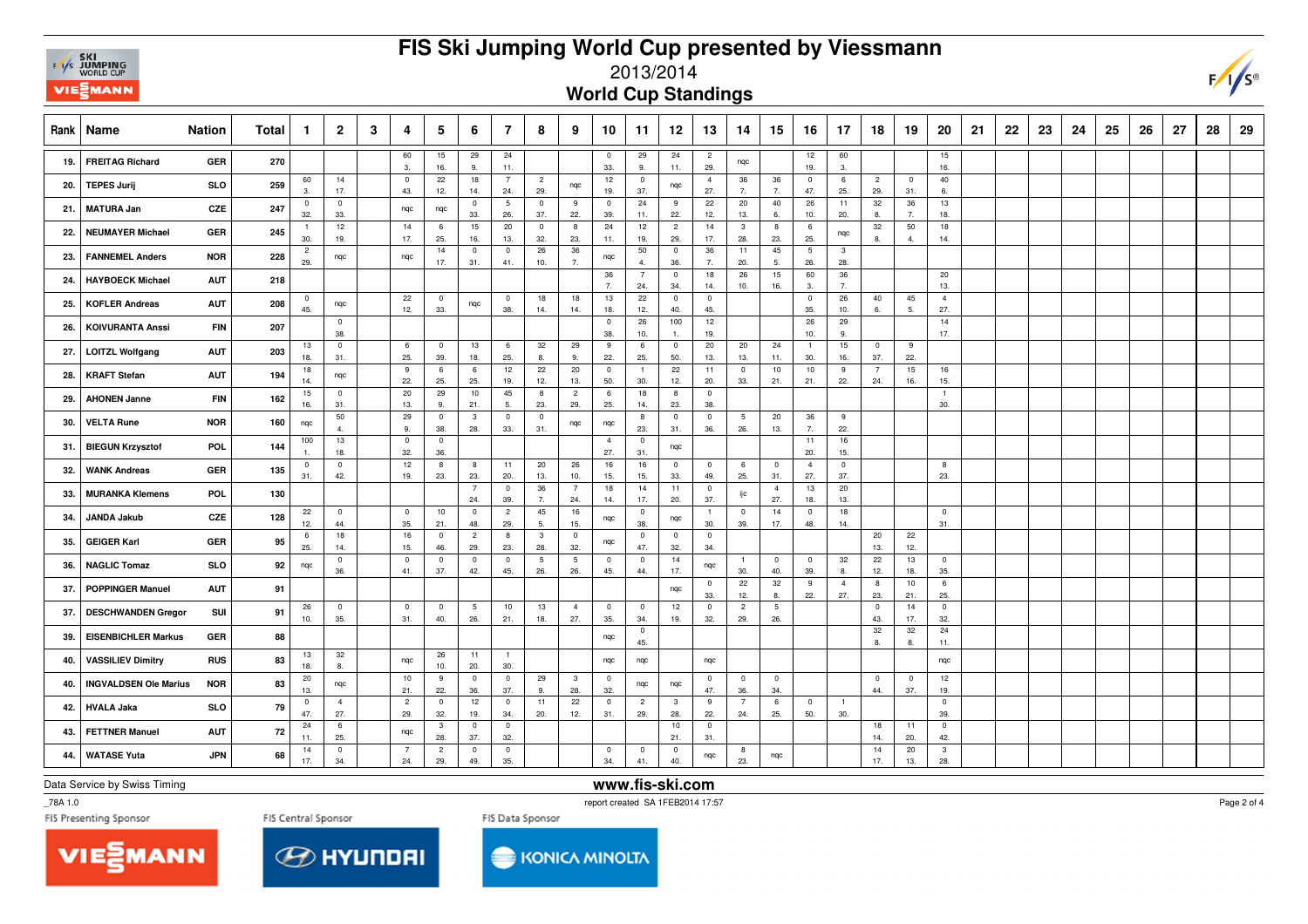|      | <b>SKI<br/>F/I/S JUMPING</b><br>WORLD CUP<br><b>VIE EMANN</b> |            |                |                       |                       |   |                                |                       |                                |                       |                       |                       |                       | FIS Ski Jumping World Cup presented by Viessmann<br>2013/2014 |                       |                       |                       |                                |                                |                                |                        |                       |                        |    |    |    |    |    |    |    |    | $F/I/S^c$ |
|------|---------------------------------------------------------------|------------|----------------|-----------------------|-----------------------|---|--------------------------------|-----------------------|--------------------------------|-----------------------|-----------------------|-----------------------|-----------------------|---------------------------------------------------------------|-----------------------|-----------------------|-----------------------|--------------------------------|--------------------------------|--------------------------------|------------------------|-----------------------|------------------------|----|----|----|----|----|----|----|----|-----------|
|      | <b>World Cup Standings</b><br><b>Nation</b>                   |            |                |                       |                       |   |                                |                       |                                |                       |                       |                       |                       |                                                               |                       |                       |                       |                                |                                |                                |                        |                       |                        |    |    |    |    |    |    |    |    |           |
| Rank | Name                                                          |            | <b>Total</b>   | $\mathbf{1}$          | $\overline{2}$        | 3 | 4                              | 5                     | 6                              | $\overline{7}$        | 8                     | 9                     | 10                    | 11                                                            | 12                    | 13                    | 14                    | 15                             | 16                             | 17                             | 18                     | 19                    | 20                     | 21 | 22 | 23 | 24 | 25 | 26 | 27 | 28 | 29        |
| 45.  | <b>MAKSIMOCHKIN Mikhail</b>                                   | <b>RUS</b> | 65             | $\mathbf 0$<br>46.    |                       |   |                                |                       |                                |                       |                       |                       |                       | ngc                                                           | ngc                   |                       |                       |                                | $\pmb{0}$<br>49.               | 45<br>5.                       | 12<br>19.              | 8<br>23.              |                        |    |    |    |    |    |    |    |    |           |
| 45.  | <b>DEZMAN Nejc</b>                                            | <b>SLO</b> | 65             |                       |                       |   |                                |                       |                                |                       |                       |                       |                       |                                                               |                       |                       | nqc                   | nqc                            |                                |                                | 36<br>$\overline{7}$   | 29<br>9.              | $\mathbf 0$<br>37.     |    |    |    |    |    |    |    |    |           |
| 47.  | SHIMIZU Reruhi                                                | <b>JPN</b> | 64             | 5<br>26.              | $\overline{2}$<br>29. |   | $\overline{1}$<br>30.          | $\mathbf 0$<br>35.    | $\mathbf 0$<br>39.             | 9<br>22.              |                       |                       |                       |                                                               |                       |                       |                       |                                |                                |                                | 16<br>15.              | 24<br>11.             | $\overline{7}$<br>24.  |    |    |    |    |    |    |    |    |           |
| 48.  | <b>BOYD-CLOWES Mackenzie</b>                                  | CAN        | 62             |                       | nqc                   |   | nqc                            | $\mathbf{0}$<br>47.   | $\mathbf 0$<br>37.             | $\mathbf 0$<br>36.    | $\overline{7}$<br>24. | 6<br>25.              | 5<br>26.              | nqc                                                           | $\overline{0}$<br>36. | nqc                   | 29<br>9.              | $\overline{0}$<br>36.          | 15<br>16.                      | $\overline{0}$<br>44.          |                        |                       |                        |    |    |    |    |    |    |    |    |           |
| 48.  | <b>JACOBSEN Anders</b>                                        | <b>NOR</b> | 62             |                       |                       |   | nqc                            | $\overline{1}$<br>30. | $\overline{0}$<br>34.          | 14<br>17.             |                       |                       | $\overline{1}$<br>30. | 5<br>26.                                                      | 15<br>16.             | 24<br>11.             |                       |                                | $\pmb{0}$<br>32.               | $\overline{2}$<br>29.          |                        |                       |                        |    |    |    |    |    |    |    |    |           |
| 50.  | <b>MAEAETTAE Jarkko</b>                                       | <b>FIN</b> | 61             |                       | 5<br>26.              |   |                                |                       |                                |                       |                       |                       | 8<br>23.              | $\overline{0}$<br>36.                                         | 29<br>9.              | 15<br>16.             | $\overline{4}$<br>27. | $\overline{0}$<br>35.          |                                |                                |                        |                       |                        |    |    |    |    |    |    |    |    |           |
| 51   | <b>KUBACKI Dawid</b>                                          | POL        | 55             | 9<br>22.              | $\overline{1}$<br>30. |   | nqc                            | $\overline{0}$<br>31. | 14<br>17.                      | $\mathbf 0$<br>42.    | 14<br>17.             | 14<br>17.             |                       |                                                               | $\mathbf 0$<br>47.    | $\overline{0}$<br>35. | nqc                   | $\overline{0}$<br>33.          | $\overline{\mathbf{3}}$<br>28. | $\overline{0}$<br>38.          |                        |                       | $\mathbf 0$<br>34.     |    |    |    |    |    |    |    |    |           |
| 52.  | <b>HLAVA Lukas</b>                                            | <b>CZE</b> | 51             | nqc                   | nqc                   |   | nqc                            | $\mathbf 0$<br>49.    | $\mathbf 0$<br>45.             | $\mathbf 0$<br>46.    | $\mathbf 0$<br>43.    | $\mathbf 0$<br>43.    | 11<br>20.             | $\mathbf 0$<br>42.                                            | $\overline{0}$<br>49. | $\,6\,$<br>25.        | 9<br>22.              | $\overline{2}$<br>29.          | $\mathbf 0$<br>31.             | $\mathbf 0$<br>46.             | 15<br>16.              | 8<br>23.              |                        |    |    |    |    |    |    |    |    |           |
| 53.  | <b>KORNILOV Denis</b>                                         | <b>RUS</b> | 49             | $\overline{7}$<br>24. | nqc                   |   | $\overline{\mathbf{0}}$<br>45. | nqc                   | nqc                            | $\mathbf 0$<br>50.    | $\mathbf 0$<br>35.    | $16\,$<br>15.         | $\mathbf 0$<br>46.    | $\mathbf 0$<br>39.                                            | 26<br>10.             | $\mathbf 0$<br>42.    |                       |                                |                                |                                |                        |                       | $\mathbf 0$<br>44.     |    |    |    |    |    |    |    |    |           |
| 54.  | <b>HAJEK Antonin</b>                                          | <b>CZE</b> | 45             | nqc                   | nqc                   |   | nqc                            | nqc                   | 30.                            | $\mathbf{3}$<br>28.   | $\mathbf 0$<br>33.    | $\overline{0}$<br>38. | $\pmb{0}$<br>44.      | $\mathbf 0$<br>40.                                            | $\,$ 5 $\,$<br>26.    | nqc                   | 10<br>21.             | 9<br>22.                       | nqc                            | $\overline{7}$<br>24.          | $\overline{4}$<br>27.  | 6<br>25.              | $\mathbf 0$<br>50.     |    |    |    |    |    |    |    |    |           |
| 55.  | <b>LAMY CHAPPUIS Ronan</b>                                    | <b>FRA</b> | 44             | $\mathbf 0$<br>41.    | $\mathbf 0$<br>49.    |   | $\overline{\mathbf{0}}$<br>37. | $\overline{0}$<br>48. | nqc                            | nqc                   | $\mathbf 0$<br>49.    | $\overline{0}$<br>40. | $\mathbf 0$<br>40.    | $\mathbf 0$<br>50.                                            | $\mathbf 0$<br>38.    | $\overline{0}$<br>44. |                       |                                | 7<br>24.                       | 13<br>18.                      | 24<br>11.              | $\overline{0}$<br>40. |                        |    |    |    |    |    |    |    |    |           |
| 56.  | <b>JOHANSSON Robert</b>                                       | <b>NOR</b> | 43             |                       | 20<br>13.             |   | $\overline{0}$<br>42.          | $\overline{0}$<br>50. | nqc                            | nqc                   | $\mathbf 0$<br>41.    | $\mathbf{0}$<br>46.   |                       |                                                               |                       |                       | $\mathbf{0}$<br>34.   | $\overline{0}$<br>39.          | $\overline{0}$<br>41.          | $\overline{0}$<br>35.          | 11<br>20.              | 12<br>19.             | $\mathbf 0$<br>46.     |    |    |    |    |    |    |    |    |           |
| 57.  | <b>HILDE Tom</b>                                              | <b>NOR</b> | 38             | $\mathbf 0$<br>33.    |                       |   | 15<br>16.                      | nqc                   |                                |                       | 12<br>19.             | $\overline{1}$<br>30. | 10<br>21.             | nqc                                                           | nqc                   | $\mathbf 0$<br>40.    |                       |                                | nqc                            | $\mathbf{0}$<br>33.            |                        |                       |                        |    |    |    |    |    |    |    |    |           |
| 58.  | <b>BRESADOLA Davide</b>                                       | <b>ITA</b> | 36             | $\mathbf 0$<br>43.    | $\overline{7}$<br>24. |   | $\overline{\mathbf{0}}$<br>48. | 20<br>13.             | $\overline{\mathbf{0}}$<br>41. | nqc                   | $\mathbf 0$<br>45.    | $\mathbf 0$<br>42.    | nqc                   | nqc                                                           |                       |                       | nqc                   | $\overline{0}$<br>32.          |                                | $5\phantom{.0}$<br>26.         | $\bf{0}$<br>42.        | $\overline{4}$<br>27. |                        |    |    |    |    |    |    |    |    |           |
| 59.  | <b>MUOTKA Olli</b>                                            | <b>FIN</b> | 31             | nqc                   | 11<br>20.             |   | $\overline{\mathbf{0}}$<br>33. | 11<br>20.             | 9<br>22.                       | nqc                   | nqc                   | $\mathbf 0$<br>44.    |                       |                                                               |                       | nqc                   | nqc                   | nqc                            | $\overline{\mathbf{0}}$<br>45. | nqc                            |                        |                       | $\mathbf 0$<br>41.     |    |    |    |    |    |    |    |    |           |
| 60.  | <b>TANDE Daniel-Andre</b>                                     | <b>NOR</b> | 30             |                       |                       |   | ngc                            | nqc                   |                                |                       |                       |                       |                       |                                                               |                       |                       | $\pmb{0}$<br>31.      | 16<br>15.                      | 14<br>17.                      | $\overline{\mathbf{0}}$<br>48. |                        |                       |                        |    |    |    |    |    |    |    |    |           |
| 61.  | <b>QUECK Danny</b>                                            | <b>GER</b> | 25             |                       |                       |   |                                |                       |                                |                       |                       |                       | $\mathbf 0$<br>37.    | nqc                                                           |                       |                       |                       |                                |                                |                                | 9<br>22.               | 16<br>15.             |                        |    |    |    |    |    |    |    |    |           |
| 62.  | <b>DELLASEGA Roberto</b>                                      | <b>ITA</b> | 22             | $\overline{0}$<br>38. | nqc                   |   |                                |                       | $\pmb{0}$<br>40.               | $\mathbf 0$<br>43.    | $\mathbf 0$<br>36.    | $10$<br>21.           | nqc                   | nqc                                                           | $\overline{1}$<br>30. | $\mathbf 0$<br>43.    |                       |                                | $\mathbf 0$<br>36.             | nqc                            | 6<br>25.               | $\overline{5}$<br>26. |                        |    |    |    |    |    |    |    |    |           |
| 63.  | <b>DESCOMBES SEVOIE Vincent</b>                               | <b>FRA</b> | 18             | $\overline{0}$<br>34. | nqc                   |   | 14<br>17.                      | $\mathbf{0}$<br>45.   | nqc                            | $\overline{4}$<br>27. | $\overline{0}$<br>39. | $\mathbf 0$<br>39.    | nqc                   | nqc                                                           | nqc                   | nqc                   | nqc                   | nqc                            | $\mathbf 0$<br>38.             | nqc                            | nqc                    | $\mathbf 0$<br>47.    |                        |    |    |    |    |    |    |    |    |           |
| 63.  | <b>ROMASHOV Alexey</b>                                        | <b>RUS</b> | 18             |                       | 9<br>22.              |   | $\overline{4}$<br>27.          | nqc                   | $\mathbf 0$<br>47.             | $\mathbf 0$<br>40.    | nqc                   | ijс                   | nqc                   |                                                               | nqc                   | nqc                   | nqc                   | nqc                            |                                |                                |                        |                       | $5\phantom{.0}$<br>26. |    |    |    |    |    |    |    |    |           |
| 65.  | <b>KOCH Martin</b>                                            | <b>AUT</b> | 16             |                       |                       |   |                                |                       |                                |                       | $^{\circ}$<br>40.     | $\mathbf{0}$<br>49.   |                       |                                                               |                       |                       | 13<br>18.             | $\overline{\mathbf{3}}$<br>28. |                                |                                | $\pmb{0}$<br>38.       | $\overline{0}$<br>39. |                        |    |    |    |    |    |    |    |    |           |
| 66.  | <b>JUSTIN Rok</b>                                             | <b>SLO</b> | 15             |                       |                       |   | $^{\circ}$<br>38.              | $^{\circ}$<br>41.     | $\overline{0}$<br>32.          | $^{\circ}$<br>44.     | 15<br>16.             | $\mathbf 0$<br>33.    | $\mathbf 0$<br>42.    | $^{\circ}$<br>49.                                             | $^{\circ}$<br>42.     | nqc                   |                       |                                | $\mathbf 0$<br>43.             | $^{\circ}$<br>36.              |                        |                       |                        |    |    |    |    |    |    |    |    |           |
| 67.  | <b>HRGOTA Robert</b>                                          | <b>SLO</b> | 13             |                       |                       |   |                                |                       |                                |                       |                       |                       |                       |                                                               |                       |                       |                       |                                |                                |                                | 13<br>18.              | $\overline{0}$<br>34. |                        |    |    |    |    |    |    |    |    |           |
| 68.  | <b>HAPPONEN Janne</b>                                         | <b>FIN</b> | 11             | 11<br>20.             | $\mathbf 0$<br>46.    |   | nqc                            | nqc                   |                                |                       |                       |                       |                       |                                                               |                       |                       |                       |                                |                                | ngc                            |                        |                       |                        |    |    |    |    |    |    |    |    |           |
| 69.  | <b>HEISKANEN Sami</b>                                         | <b>FIN</b> | $\overline{7}$ |                       | ngc                   |   |                                |                       |                                |                       |                       |                       |                       |                                                               |                       |                       | $\pmb{0}$<br>38.      | nqc                            |                                |                                | $5\phantom{.0}$<br>26. | $\overline{2}$<br>29. | $\mathbf 0$<br>47.     |    |    |    |    |    |    |    |    |           |
| 70.  | <b>SCHMITT Martin</b>                                         | GER        | $\overline{4}$ |                       |                       |   |                                |                       |                                |                       |                       |                       | $\mathbf 0$<br>36.    | $\overline{4}$<br>27.                                         |                       |                       |                       |                                |                                |                                |                        |                       |                        |    |    |    |    |    |    |    |    |           |
|      |                                                               |            |                |                       |                       |   |                                |                       |                                |                       |                       |                       |                       |                                                               |                       |                       |                       |                                |                                |                                |                        |                       |                        |    |    |    |    |    |    |    |    |           |



## **www.fis-ski.com**

\_78A 1.0

report created SA 1FEB2014 17:57







Page 3 of 4